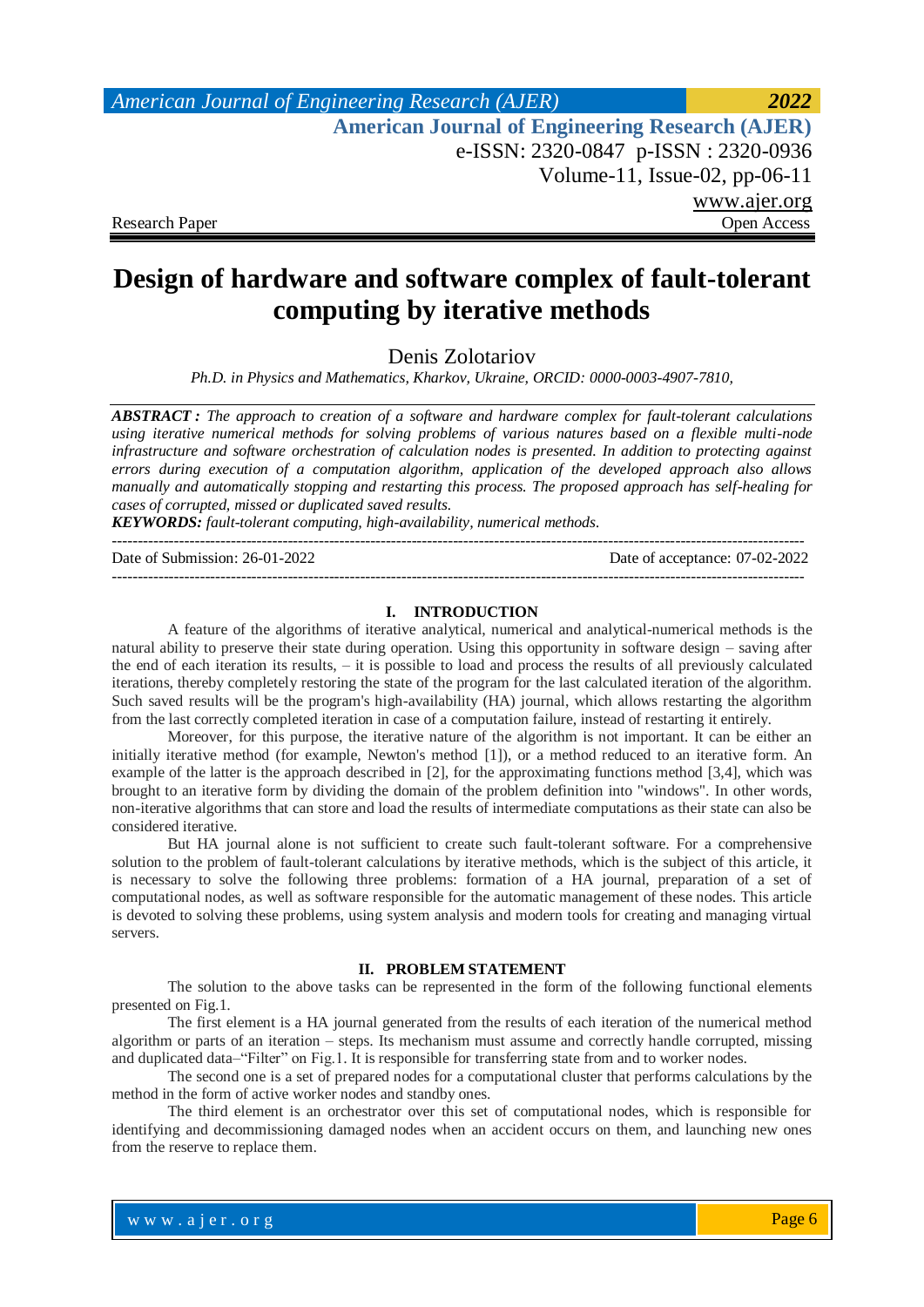

Together they represent the proposed hardware and software complex for creating a fault-tolerant system for solving problems by iterative methods. Let's define in more detail the requirements for each element of the system.

#### **III. JOURNALING FOR HIGH-AVAILABILITY**

To maintain a correct HA journal, the algorithm of the method must not just be broken down into iterations, each of which dependsonly on one or a few previous ones, but each iteration, if possible, should be broken down into steps with connection to only one or a few previous ones. In the simplest case, iterationhasonly one step inside.A diagram of such a partition of the algorithmis shown in detail in Fig. 2, where*i* is a currently executing iteration of the algorithm, *s* is the currently executing step of this iteration, and:

$$
1 \le m \stackrel{\Box}{=} i \,, \tag{1}
$$

$$
1 \leq l^{\Box} \quad s \tag{2}
$$

The results of the execution of iterations and their steps must be stored in a fault-tolerant storage, which at the program level should be a database (for example, SQL-databasePostgreSQLor noSQL oneRedis) or, in some cases, a queue with the possibility of sequentially fetching the required set of iteration and step results(for example, Apache Kafka). It is recommended to choose the most fault-tolerant enterprise solutions operating in real time.

Moreover, the repository should be the only one, following the paradigm of a single source of truth, in the role of which it acts, despite the fact that this approach leads to a longer restoration of the state by the program when the interrupted computation continues.

At the physical (bare metal) level, such storage must form a fault-tolerant distributed cluster of several independent servers that minimizes the probability of their failure at the same time. According to modern recommendations [5], for the possibility of uninterrupted operation in case of failure on *N* servers from the cluster, the cluster must include at least  $k_{nodes}$  servers:

$$
k_{nodes}^{HA\;journal} = 2N + 1. \tag{3}
$$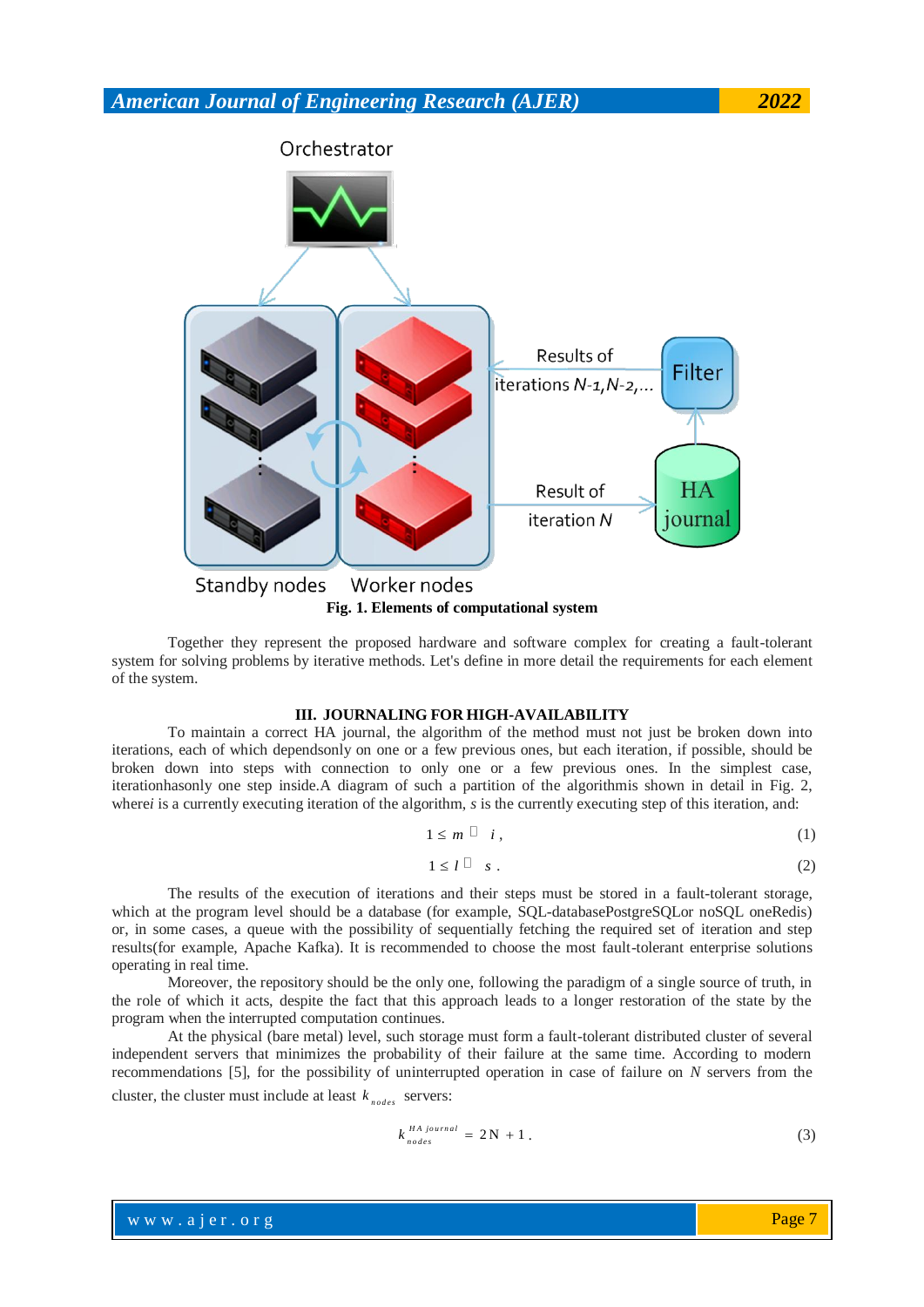

**Fig. 2.Execution flow of the broken down algorithm**

Ultimately, this approach to the HA journal should allow, upon failure in any iteration, to restart only that iteration without the need to execute the previous iterations. In case of failure at a certain step – similarly, restart the execution of calculations, starting from this step of the last iteration.

The storage should also be responsible for automatically checking the completeness of the stored data, as well as for data deduplication that can appear in the event of network failures ("Filter" on Fig. 2). With frequent duplication of data, two storages should be created: the first one – temporary – only for writing the state, the second one – main – for reading only, as it present on Fig. 3. The intermediate service reads data from the first one, deduplicates it and transfers it to the main one. In the case of using Apache Kafka, such a service can be Kafka Stream.



Using this approach to building a HA journal, the following advantages appear. Calculations in case of failure or restart can be restored and resumed automatically starting from last completed iteration or iterationstep, since the data is stored in a form ready for loading by the program as initial data, including the continuation of calculations on other servers. When resuming, the program should not load the results of all iterations, but only the last ones, which are actually needed to continue the interrupted calculation.

In addition, the saved data can be used to track the progress of computations in real time when using third-party clients built, for example, on microservice architecture. And, as a result, a HA journal configured in this way allows easy duplication of the tracking microservice in the case of a failure on the working copy, and guarantees the preservation of the iteration results data even in the event of a physical failure in any of its components.

## **IV. COMPUTATIONAL NODES**

A computational node is a server, virtual or physical, that executes computational program and stores its results in an external storage – the HA journal. For ease of management, the nodes should be virtual, but the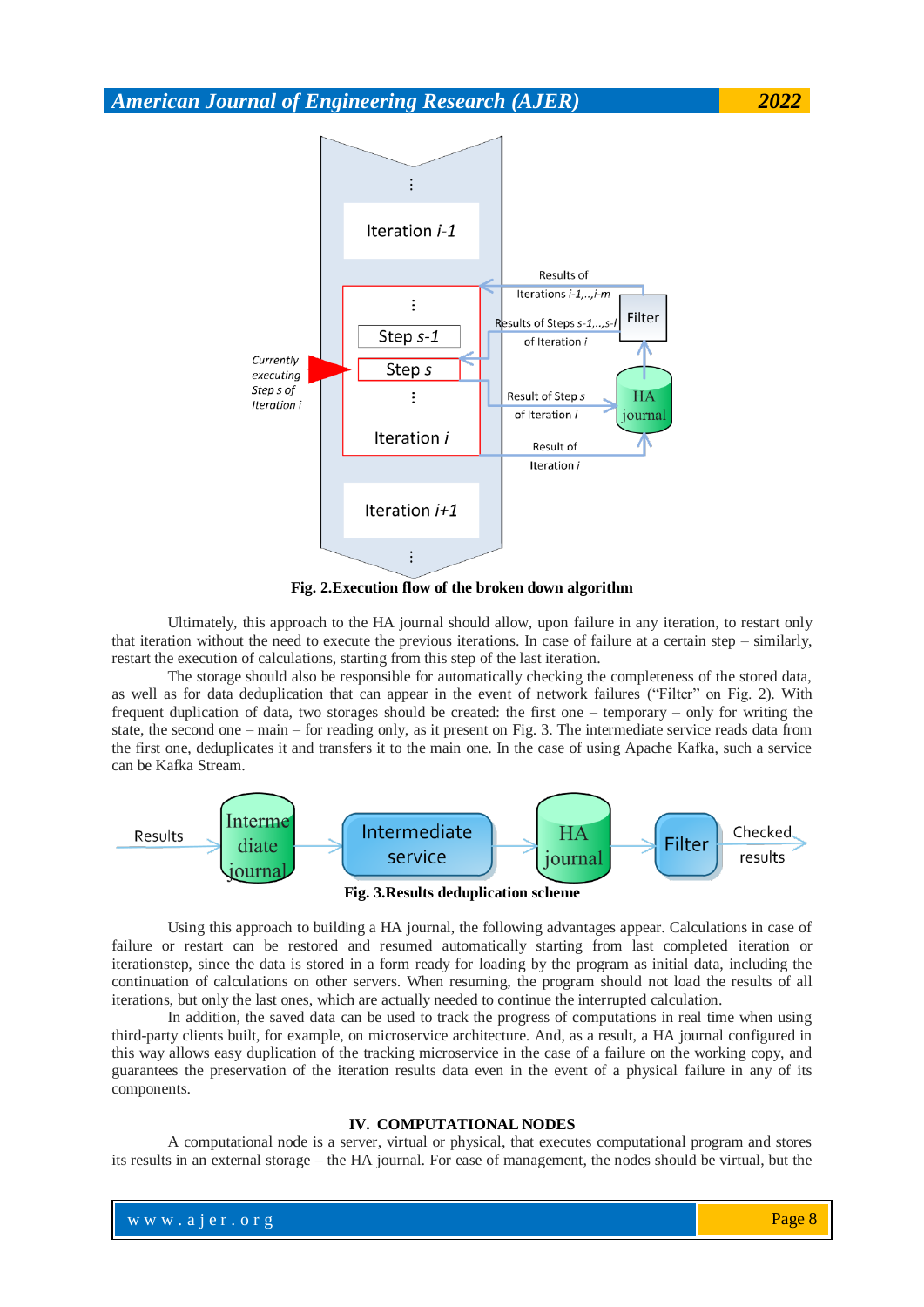physical base (bare metal) for them should be computers, built on the basis of modern requirements for faulttolerant enterprise servers: enterprise data storage systems based on RAID, RAM with ECC and others.

Node images may be the most common Docker images today, or more complex, but slower to deploy, virtual machine images or VPS snapshots can be used. For simple tasks, it is highly recommended to use Docker images.

In addition to running nodes, to reduce downtime, there should also be reserve nodes. Node reservation must be at least one of three types, presented on Fig. 4.



*Cold standby*: a node image containing customized software for performing computations. Expands to a new stateless node on demand and loads the saved state from HA journal and continues calculations at the command of the orchestrator.

*Warm standby*: a stateless deployed cold standby node. Loads state on demand for inclusion in computations at the command from the orchestrator.

*Hot standby*: a warm standby node that continuously updates its state from the HA journal as the calculation progresses on the worker nodes. It differs from worker nodes only in that they do not continue the calculation. It can be put into operation most quickly.

*Combined standby*: some nodes are in hot standby, some are in warm standby. The minimum quantity of nodes is 3: worker node, hot standby node, image in cold standby. If a working node fails, a hot standby node takes its place, and the node itself becomes a warm standby after restarting. The previous warm standby node becomes the hot standby one.

In any case, the most optimal ratio between working and standby nodes is as follows:

$$
k_{nodes} = k_{nodes}^{\text{worker}} + k_{nodes}^{\text{hot standby}} + k_{nodes}^{\text{cold standby}} \ge 3,
$$
 (4)

$$
k_{nodes}^{\text{worker}}, k_{nodes}^{\text{hot standby}}, k_{nodes}^{\text{cold standby}} \ge 1. \tag{5}
$$

So, the minimum number of nodes is three: worker, hot standby and cold standby.

It is worth noting that when the program algorithm is executed in parallel on several nodes, the state is saved still in a common HA journal. The result of each iteration and step is marked in such a way that the order in which they are written to the storage or when they are duplicated does not matter. Also, to fully implement the parallelism of the algorithm execution, it is necessary, as usual, to create an external task scheduler for parallel nodes.

The centralized filter software can be supplemented or completely replaced by a per node software, which is responsible for additional validation of the loaded iteration and step results from HA journal.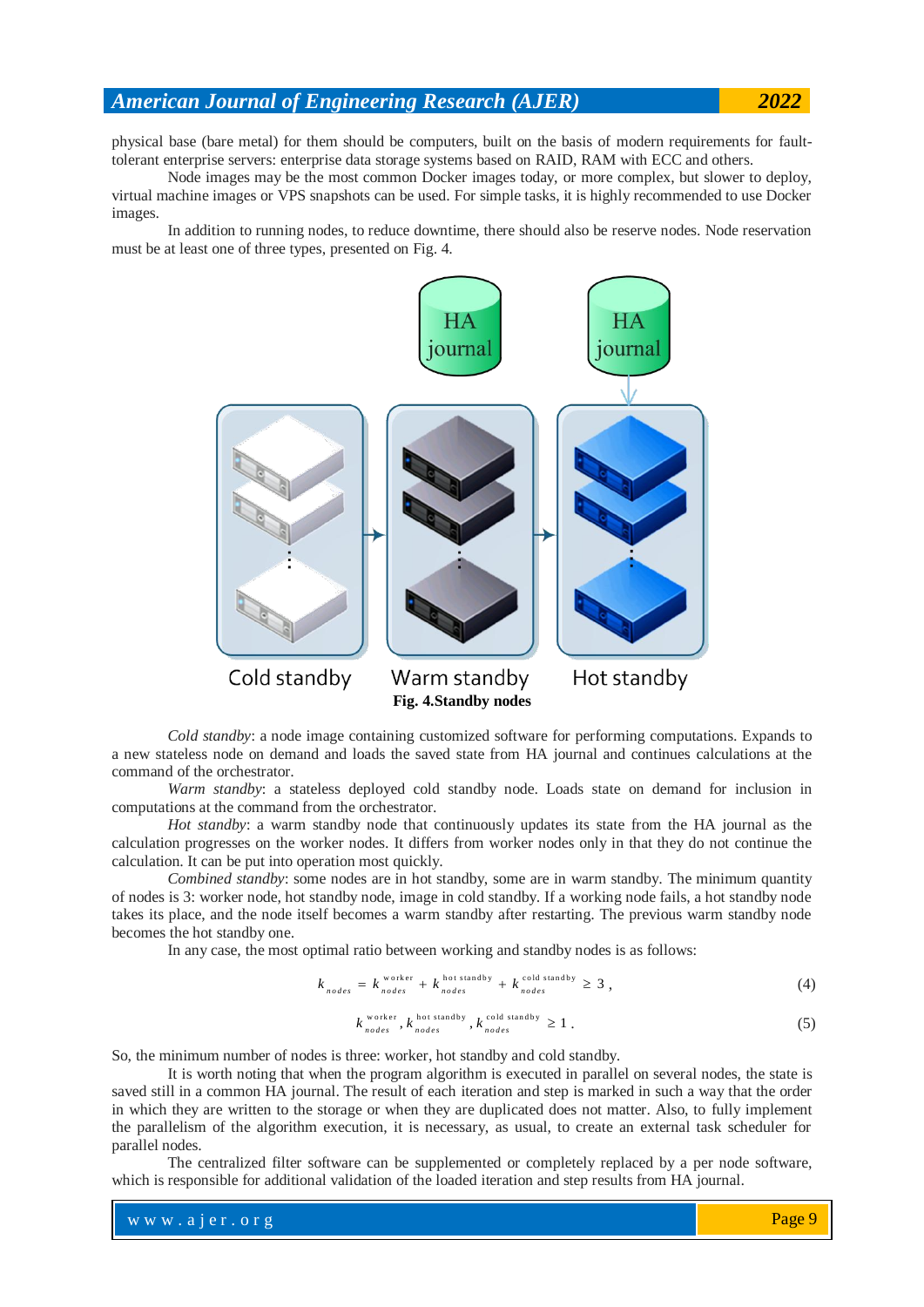In the case of missing or corrupted results, the program should take only the results up to the first complete, inclusive, and discard the rest. Its execution will start as if the discarded iterations and steps have not yet been calculated.

## **V. NODE ORCHESTRATION**

We recommend using the time-tested Kubernetes-based generic approach to manage nodes as Docker images.

More sophisticated VPS and cloud-based solutions should use an image management API, an orchestrator based on, for example, Apache Zookeeper [6] and custom software solutions. For example, for the DigitalOcean provider, these will be running Droplets as worker nodes (as described, for example in [7,8], Droplet snapshot as cold standby node, DigitalOcean API as a tool for orchestrator for managing Droplets and Droplet images. The general approach to the functioning of a node orchestrator is to follow the rules below and described in the form of a diagram in Fig. 5.

The orchestrator must poll the nodes with a certain frequency to determine their "alive" status. If a node does not respond positively within a timeout determined by the network and node internal software delays, it is marked as inactive and the process of replacing the node with a standby one is started. The algorithm for replacing nodes with standby ones is as follows.

In case of failure, the calculation simply switches to the first hot standby one. If it is absent, the warm standby node is used, and if the latter is absent, the new node is deployed from the cold standby.

After the hot standby node is included in the process, one warm standby node turns on as a hot standby one (continuously pulls up the state). A new warm standby node is created from the failed one after its restarting. If this is not possible, a new warm standby node is deployed.

If the same failure is repeated on the next worker node, the calculation is interrupted, because the error is not in the node, but in the program algorithm, and a notification is sent.



## **VI. CONCLUSION**

The approach to creation of a software and hardware complex for fault-tolerant calculations using iterative numerical methods for solving problems of various natures based on a flexible multi-node infrastructure and software orchestration of calculation nodes is presented. This comprehensive solution is based on solving the following three problems: formation of a high-availability journal, preparation of a set of